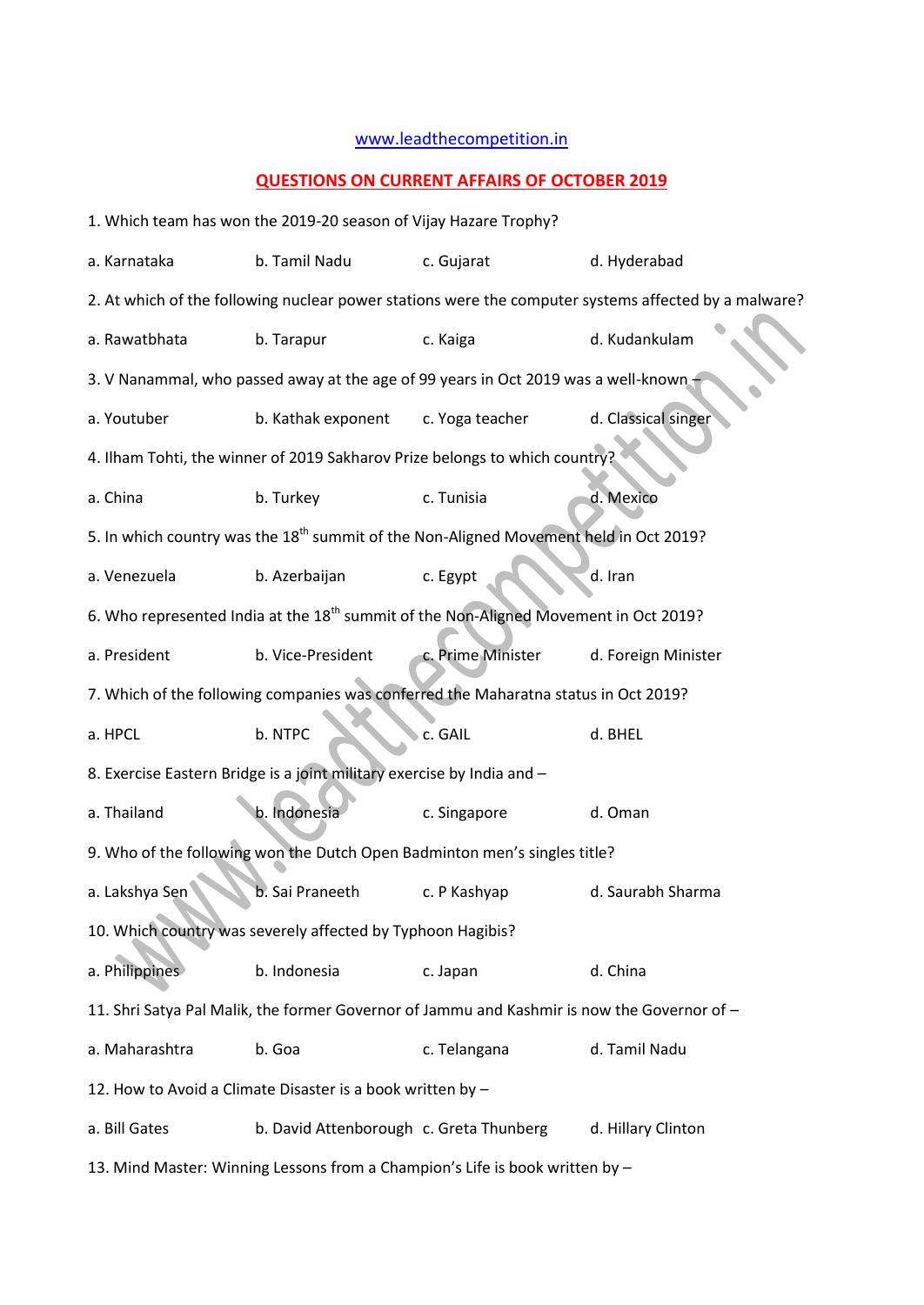| a. Sri Sri Ravi Shankar                                                                                                                                                                             |                                                                                                  | b. Vishwanathan Anand                                                                   |                                                                                                       |  |  |  |  |
|-----------------------------------------------------------------------------------------------------------------------------------------------------------------------------------------------------|--------------------------------------------------------------------------------------------------|-----------------------------------------------------------------------------------------|-------------------------------------------------------------------------------------------------------|--|--|--|--|
| c. Chetan Bhagat                                                                                                                                                                                    |                                                                                                  | d. Virat Kohli                                                                          |                                                                                                       |  |  |  |  |
|                                                                                                                                                                                                     | 14. What is the rank of India in the Global Hunger Index 2019?                                   |                                                                                         |                                                                                                       |  |  |  |  |
| a. 92                                                                                                                                                                                               | b. 96                                                                                            | c. 100                                                                                  | d. 102                                                                                                |  |  |  |  |
|                                                                                                                                                                                                     |                                                                                                  |                                                                                         | 15. Which city was designated as the most polluted by the Central Pollution Control Board of India?   |  |  |  |  |
| a. Delhi                                                                                                                                                                                            | b. Kanpur                                                                                        | c. Varanasi                                                                             | d. Kolkata                                                                                            |  |  |  |  |
|                                                                                                                                                                                                     |                                                                                                  | 16. What was the theme of Vigilance Awareness Week observed from 28 Oct to 02 Nov 2019? |                                                                                                       |  |  |  |  |
| a. My Vision: Corruption free India                                                                                                                                                                 |                                                                                                  | b. Integrity, a way of life                                                             |                                                                                                       |  |  |  |  |
| c. Eradicate Corruption                                                                                                                                                                             |                                                                                                  | d. Public Participation and Corruption                                                  |                                                                                                       |  |  |  |  |
| 17. Who of the following footballers has been awarded the European Golden Shoe award 2019?                                                                                                          |                                                                                                  |                                                                                         |                                                                                                       |  |  |  |  |
| a. Lionel Messi                                                                                                                                                                                     | b. Cristiano Ronaldo                                                                             | c. Luis Suarez                                                                          | d. Kylian Mbappe                                                                                      |  |  |  |  |
|                                                                                                                                                                                                     | 18. Yashasvi Jaiswal, who became the youngest in the world to score a double hundred plays for - |                                                                                         |                                                                                                       |  |  |  |  |
| a. Jharkhand                                                                                                                                                                                        | b. Uttarakhand                                                                                   | c. Karnataka                                                                            | d. Mumbai                                                                                             |  |  |  |  |
|                                                                                                                                                                                                     |                                                                                                  |                                                                                         | 19. Who of the following has been awarded the Indira Gandhi Award for National Integration 2017-18?   |  |  |  |  |
| a. Vandana Shiva                                                                                                                                                                                    | b. Rajendra Singh                                                                                | c. Chandi Prasad Bhatt d. Sunita Narain                                                 |                                                                                                       |  |  |  |  |
|                                                                                                                                                                                                     |                                                                                                  |                                                                                         | 20. Between which two stations is India's first private train flagged off recently, scheduled to run? |  |  |  |  |
| a. Lucknow & Delhi                                                                                                                                                                                  | b. Varanasi & Patna                                                                              | c. Vadodara & Mumbai d. Mumbai & Goa                                                    |                                                                                                       |  |  |  |  |
| 21. Who of the following was awarded the most effective Swachchta Ambassador award on the occasion of<br>150 <sup>th</sup> birth anniversary of Mahatma Gandhi at the India Today Safaigiri Summit? |                                                                                                  |                                                                                         |                                                                                                       |  |  |  |  |
| a. Akshay Kumar                                                                                                                                                                                     | b. Baba Ramdev                                                                                   | c. Sachin Tendulkar                                                                     | d. Anupam Kher                                                                                        |  |  |  |  |
| 22. Which of the following was the venue of IAAF World Athletics Championship 2019?                                                                                                                 |                                                                                                  |                                                                                         |                                                                                                       |  |  |  |  |
| a. Abu Dhabi                                                                                                                                                                                        | b. Doha                                                                                          | c. Riyadh                                                                               | d. Cairo                                                                                              |  |  |  |  |
|                                                                                                                                                                                                     |                                                                                                  |                                                                                         | 23. Which country tops the Global Competitiveness Index 2019 released by World Economic Forum?        |  |  |  |  |
| a. USA                                                                                                                                                                                              | b. Switzerland                                                                                   | c. Netherlands                                                                          | d. Singapore                                                                                          |  |  |  |  |
|                                                                                                                                                                                                     |                                                                                                  | 24. Who of the following has been awarded the 2019 Nobel Prize for Literature?          |                                                                                                       |  |  |  |  |
| a. Margaret Atwood                                                                                                                                                                                  | b. Bernardine Avaristo c. Peter Handke                                                           |                                                                                         | d. Olga Tokarczuk                                                                                     |  |  |  |  |
| 25. What was the rank of India in the Global Competitiveness Index 2019 released by World Economic<br>Forum?                                                                                        |                                                                                                  |                                                                                         |                                                                                                       |  |  |  |  |
| a. 68                                                                                                                                                                                               | b. 73                                                                                            | c. 78                                                                                   | d. 85                                                                                                 |  |  |  |  |